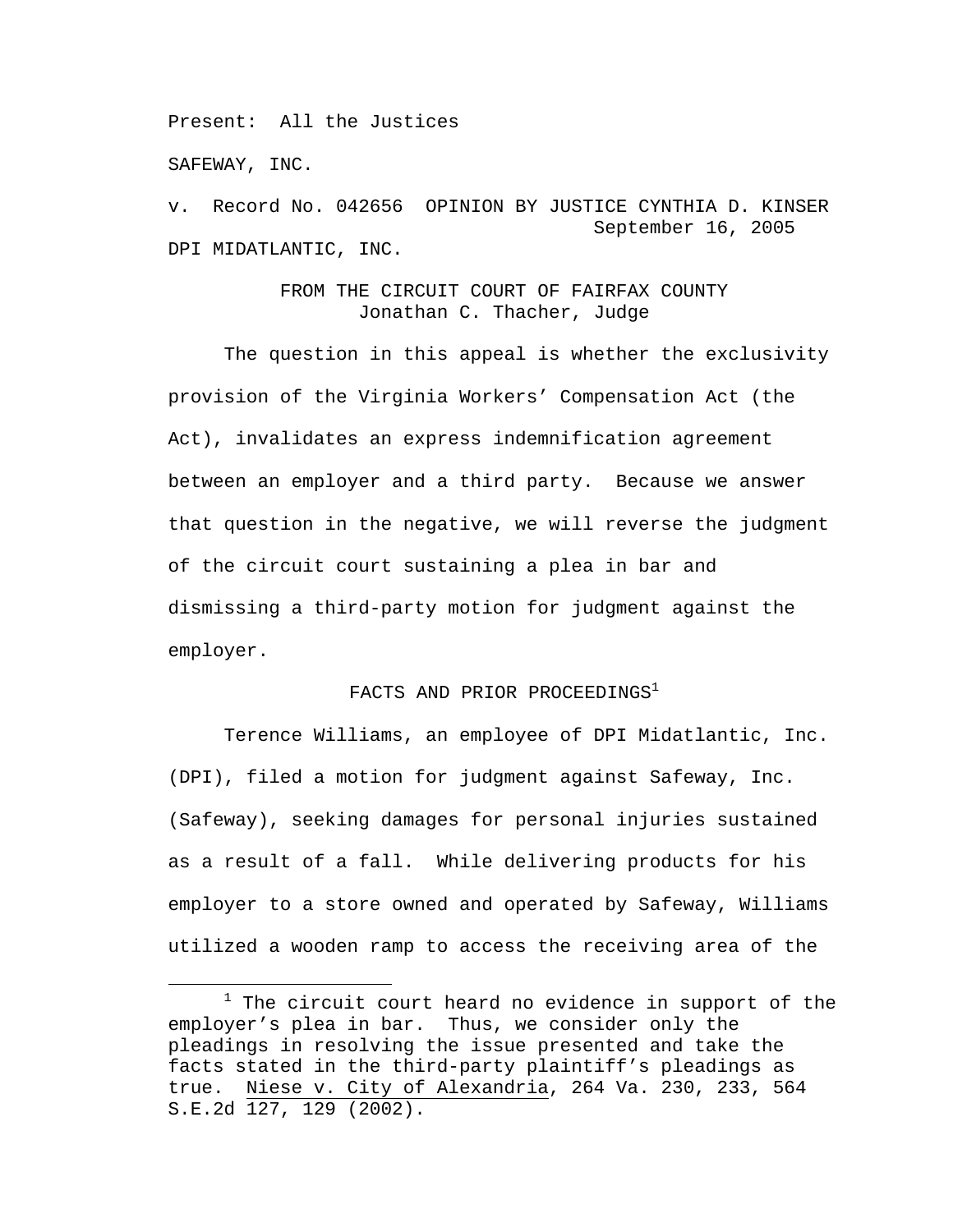Safeway store. The ramp gave way and broke, causing Williams to fall and injure himself.

Safeway subsequently filed a third-party motion for judgment against DPI, alleging that, if Safeway was found liable for Williams' alleged injuries, then Safeway was "entitled to full and complete indemnity, via contract

 . . . or otherwise, and/or contribution . . . from DPI." Safeway also alleged that the incident was caused by DPI's "negligence . . . in failing [to] instruct its agents and employees about proper delivery procedures."

In response to the third-party motion for judgment, DPI filed a plea in bar, stating that Williams' accident and resulting injuries occurred while he was acting within the scope of his employment for DPI and that, therefore, the third-party claim against Williams' employer is barred by the exclusivity provision of the Act, specifically Code § 65.2-307.<sup>2</sup> Safeway countered on the grounds that Safeway and DPI had entered into a written agreement of indemnification, namely, the "CONTINUING COMMODITY GUARANTY

 $\overline{\phantom{a}}$  2  $2$  Code § 65.2-307(A) provides that "[t]he rights and remedies herein granted to an employee when his employer and he have accepted the provisions of this title respectively to pay and accept compensation on account of injury or death by accident shall exclude all other rights and remedies of such employee . . . . "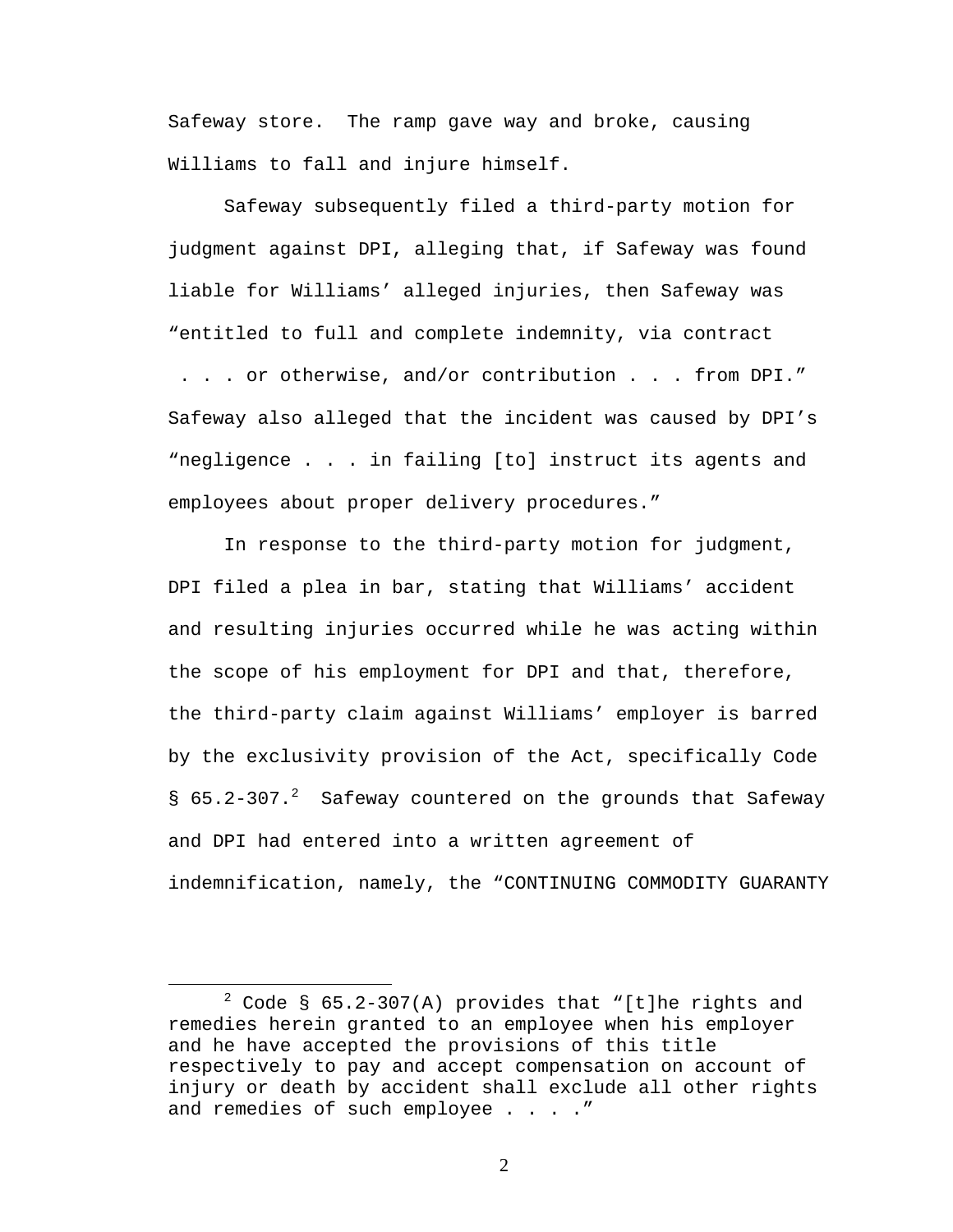AND INDEMNITY AGREEMENT" (the Agreement), $^3$  and that the exclusivity provision of the Act does not invalidate an express indemnification agreement between an employer and a third party.

The relevant portion of the Agreement states:

[DPI] [d]oes hereby agree to indemnify, defend and hold [Safeway] harmless from and against any and all claims, demands, actions and proceedings which are hereafter made or brought against [Safeway] by any person, including but not limited to any employee of [Safeway], for the recovery of damages for the injury, illness and/or death of any person or animal, or damage to property, which is caused or alleged to have been caused by the handling, shipment, delivery, consumption or use of any Article shipped or delivered by [DPI] to [Safeway], including without limitation any judgment rendered against or settlement paid by or on behalf of [Safeway] in any such action and reasonable attorneys' fees and costs, if any, incurred by or on behalf of [Safeway] in connection therewith.

 The circuit court sustained DPI's plea in bar and dismissed it from the action with prejudice. Safeway appealed. $^4$  The sole issue before this Court is whether the

<sup>4</sup> Because the issue presented in DPI's plea in bar is separate and distinct from the issues in Williams' claim against Safeway, the circuit court's ruling on the plea in bar is appealable under the "severable" interest rule. Maitland v. Allen, 267 Va. 714, 718 n.2, 594 S.E.2d 918,

 $\overline{\phantom{a}}$  3  $3$  An entity known as DPI Halperin Distributing executed the Agreement. On brief, DPI denied that the Agreement applies to it but agreed to assume that it does for the sole purpose of deciding the issue raised in its plea in bar and on appeal. Thus, the question whether DPI is a party to the Agreement is not before us.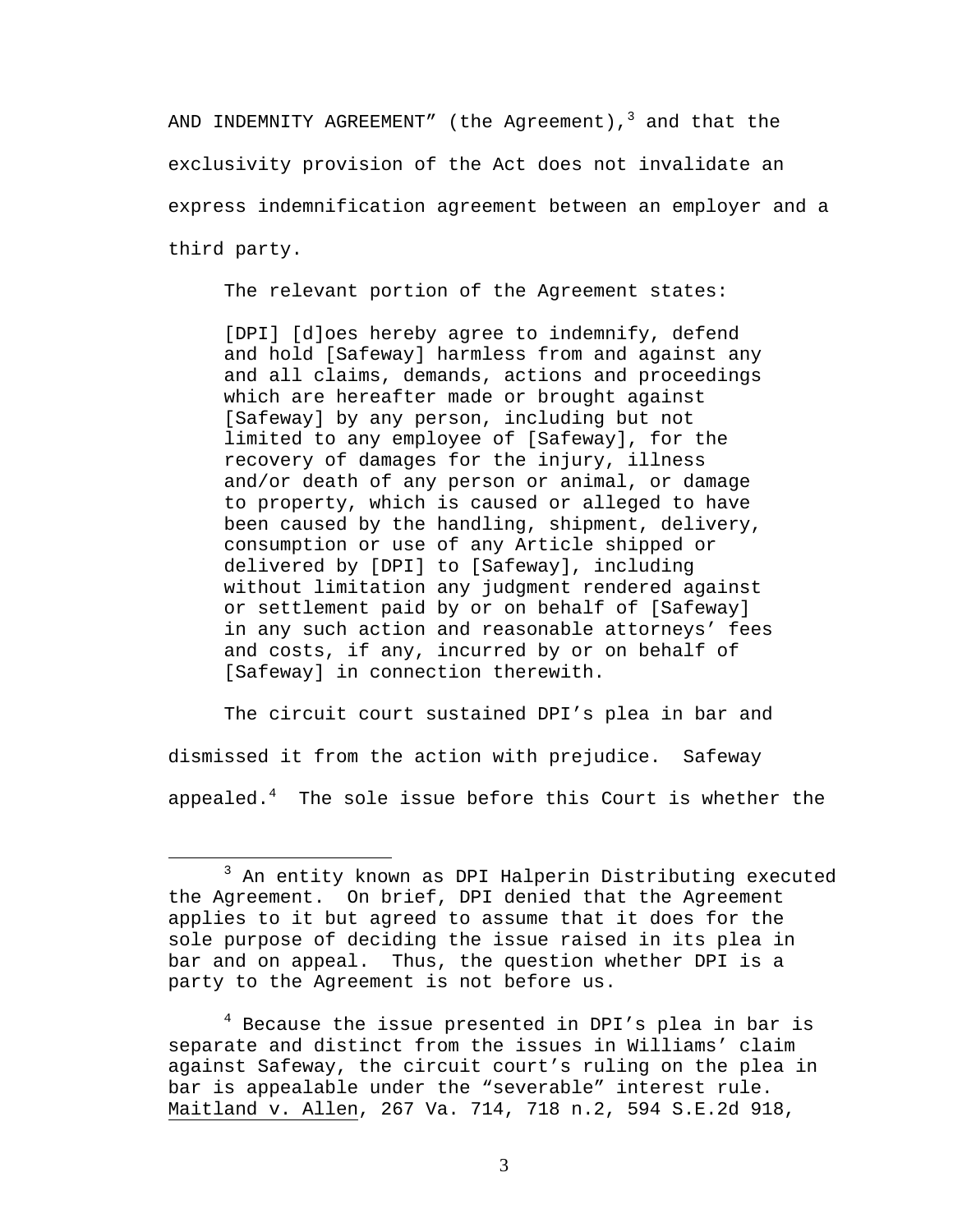exclusivity provision of the Act invalidates the Agreement between Safeway and DPI.<sup>5</sup>

### ANALYSIS

Relying on this Court's decision in VEPCO v. Wilson, 221 Va. 979, 277 S.E.2d 149 (1981), DPI argues on appeal, as it did before the circuit court, that the exclusivity provision of the Act bars any indemnification obligation to Safeway. In VEPCO, two plaintiffs filed actions "seeking damages for personal injuries sustained from a gas main explosion allegedly caused by the concurring negligence of . . . three defendants." Two of the defendants were VEPCO and the plaintiffs' employer, a contractor. Id. at 980, 277 S.E.2d at 149. Both plaintiffs received workers' compensation benefits; thus, the trial court dismissed the claims as to the contractor. Id. VEPCO, however, filed a third-party motion for judgment against the contractor, seeking contribution or indemnity for a portion of whatever amount VEPCO might be obligated to pay to the plaintiffs.

920 n.2 (2004). Subsequent to Safeway's appeal, a jury returned a verdict in favor of Williams and awarded him \$350,000 in damages against Safeway. This Court refused Safeway's separate appeal from the judgment of the circuit court in favor of Williams.

 $\overline{a}$ 

<sup>5</sup> Safeway does not challenge on appeal that portion of the circuit court's judgment dismissing its third-party claim for contribution.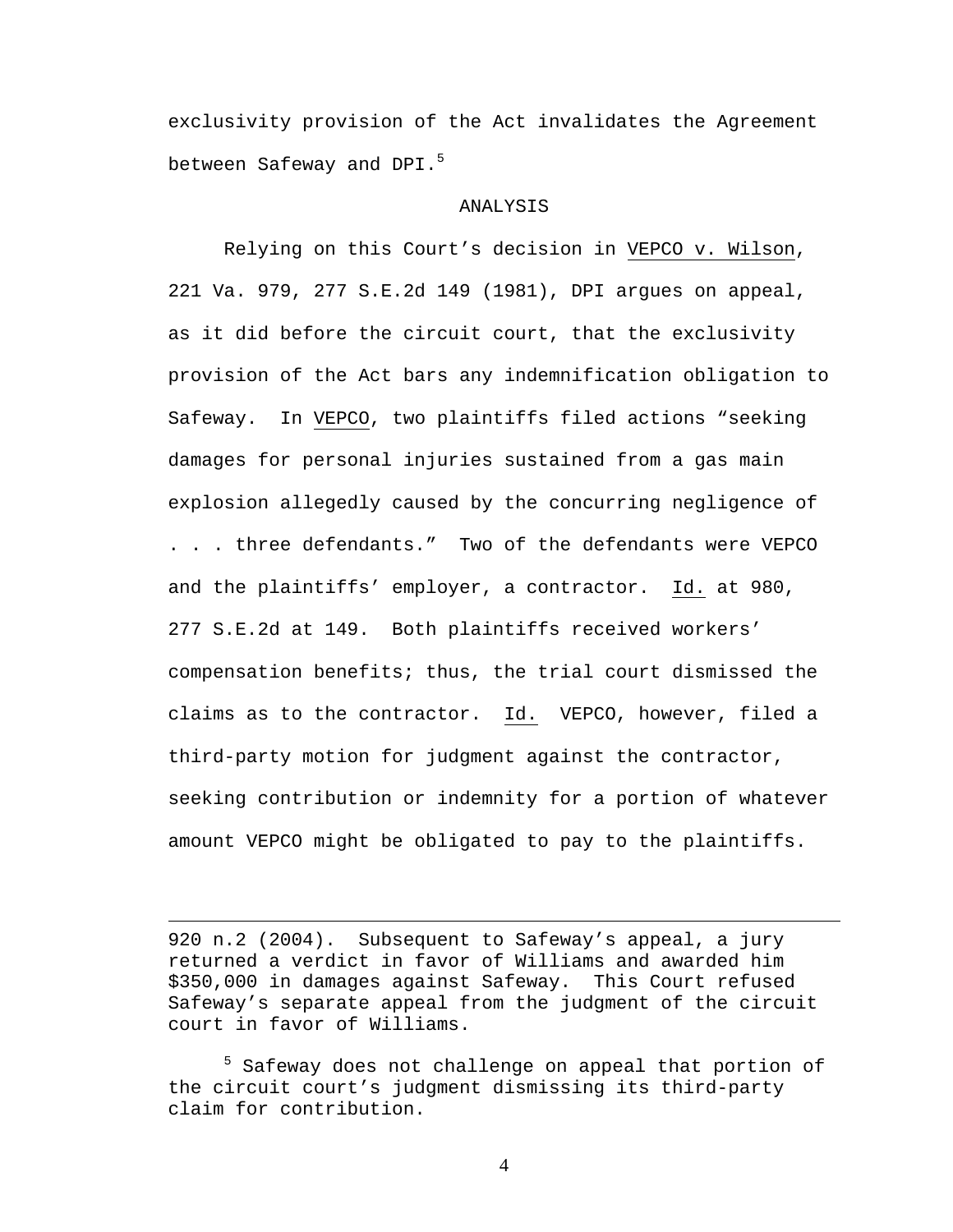Id. The contractor responded with a plea in bar, which the trial court sustained. Id.

This Court affirmed the trial court's judgment. Id. at 982, 277 S.E.2d at 150. Quoting Bartlett v. Roberts Recapping, Inc., 207 Va. 789, 793, 153 S.E.2d 193, 196 (1967), we stated that, "before contribution may be had[,] it is essential that a cause of action by the person injured lie against the alleged wrongdoer from whom contribution is sought." VEPCO, 221 Va. at 981, 277 S.E.2d at 150. Although indemnity, unlike contribution, is based on a contractual relationship, we further stated: "What we say here with reference to contribution is equally applicable to indemnity." Id. Thus, because the plaintiffs did not have a cause of action against the contractor, we held that VEPCO had no right of contribution or indemnity from the contractor. Id. at 982, 277 S.E.2d at 150.

 Contrary to DPI's argument, our decision in VEPCO is not dispositive of the issue before us. Safeway argues, and we agree, that there is a critical difference between the facts in VEPCO and those in the present case. The question of indemnity at issue in VEPCO was necessarily one of implied indemnity as there was no written indemnity agreement between the contractor and VEPCO.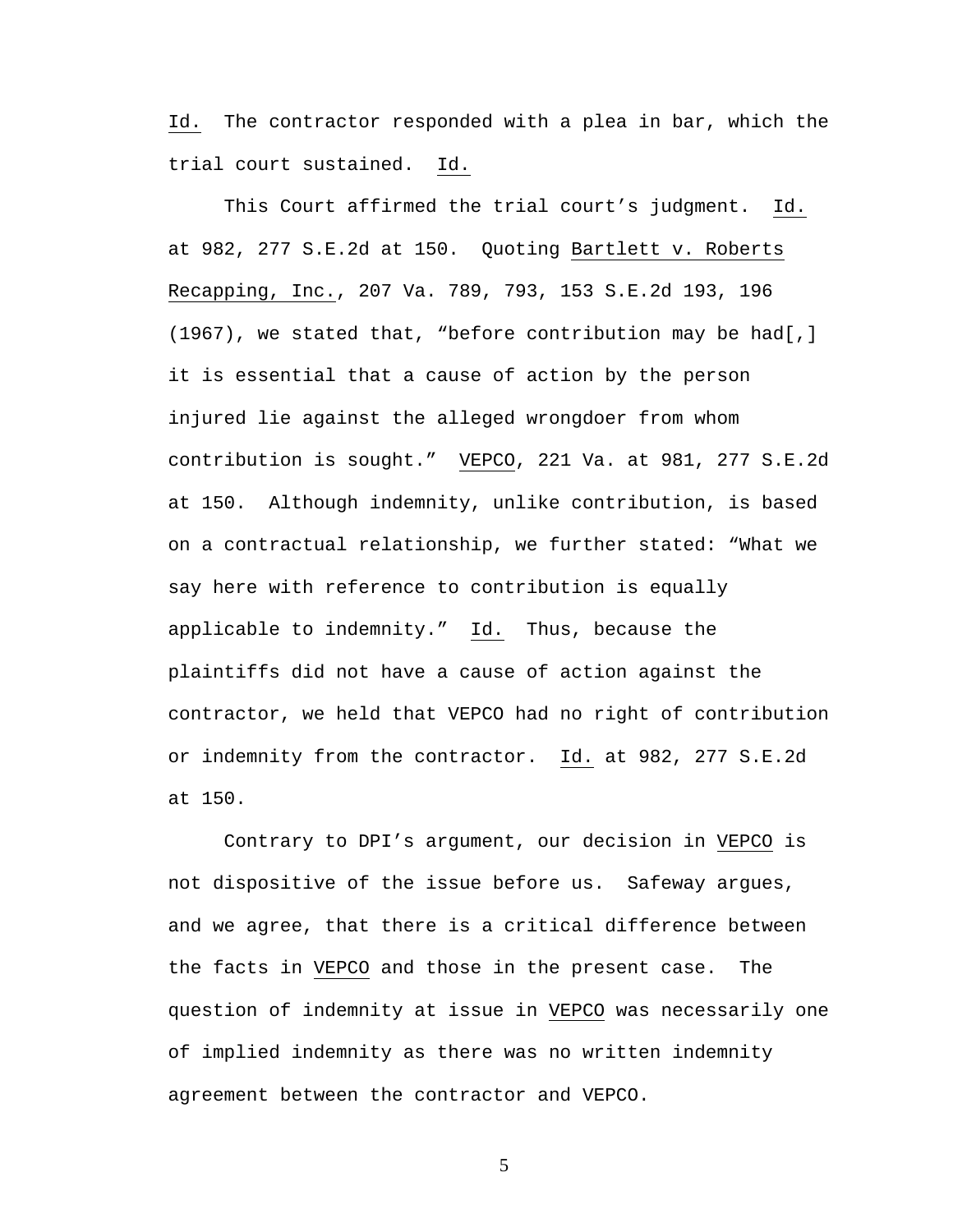Unlike the parties in VEPCO, however, Safeway and DPI entered into an express indemnity agreement.

The purpose of an indemnity agreement is to shift an entire loss to another party.<sup>6</sup> Wallenius Bremen G.m.b.H. v. United States, 409 F.2d 994, 998 (4th Cir. 1969); Quadrangle Dev. Corp. v. Otis Elevator Co., 748 A.2d 432, 435 (D.C. 2000). An express indemnity agreement reflects the " 'loss distribution agreed to by the contracting parties.' " The Goodyear Tire & Rubber Co. v. J.M. Tull Metals Co., 629 So.2d 633, 636 (Ala. 1993) (quoting City of Artesia v. Carter, 610 P.2d 198, 201 (N.M. Ct. App. 1980)). In the context of workers' compensation, the majority of courts considering the same issue now before us have concluded that the exclusivity provisions of their respective workers' compensation statutes do not prohibit the enforcement of an express indemnity agreement by a

<sup>6</sup>  $6$  In contrast, "[t]he right to contribution does not arise out of any express agreement or contract, but is based on broad principles of equity that where two or more persons are subject to a common burden it should be borne equally." Van Winckel v. Carter, 198 Va. 550, 555, 95 S.E.2d 148, 152 (1956). "[T]he law implies a contract between [such persons] to contribute ratably towards the discharge of the obligation." Wiley N. Jackson Co. v. City of Norfolk, 197 Va. 62, 66, 87 S.E.2d 781, 784 (1955). Thus, contribution lies "where two or more persons are liable to pay a claim and one or more of them pays the whole of it, or more than his or her share, the one so paying may generally recover from the others the ratable proportion of the claim that each ought to pay." Id.; see also Code § 8.01-34.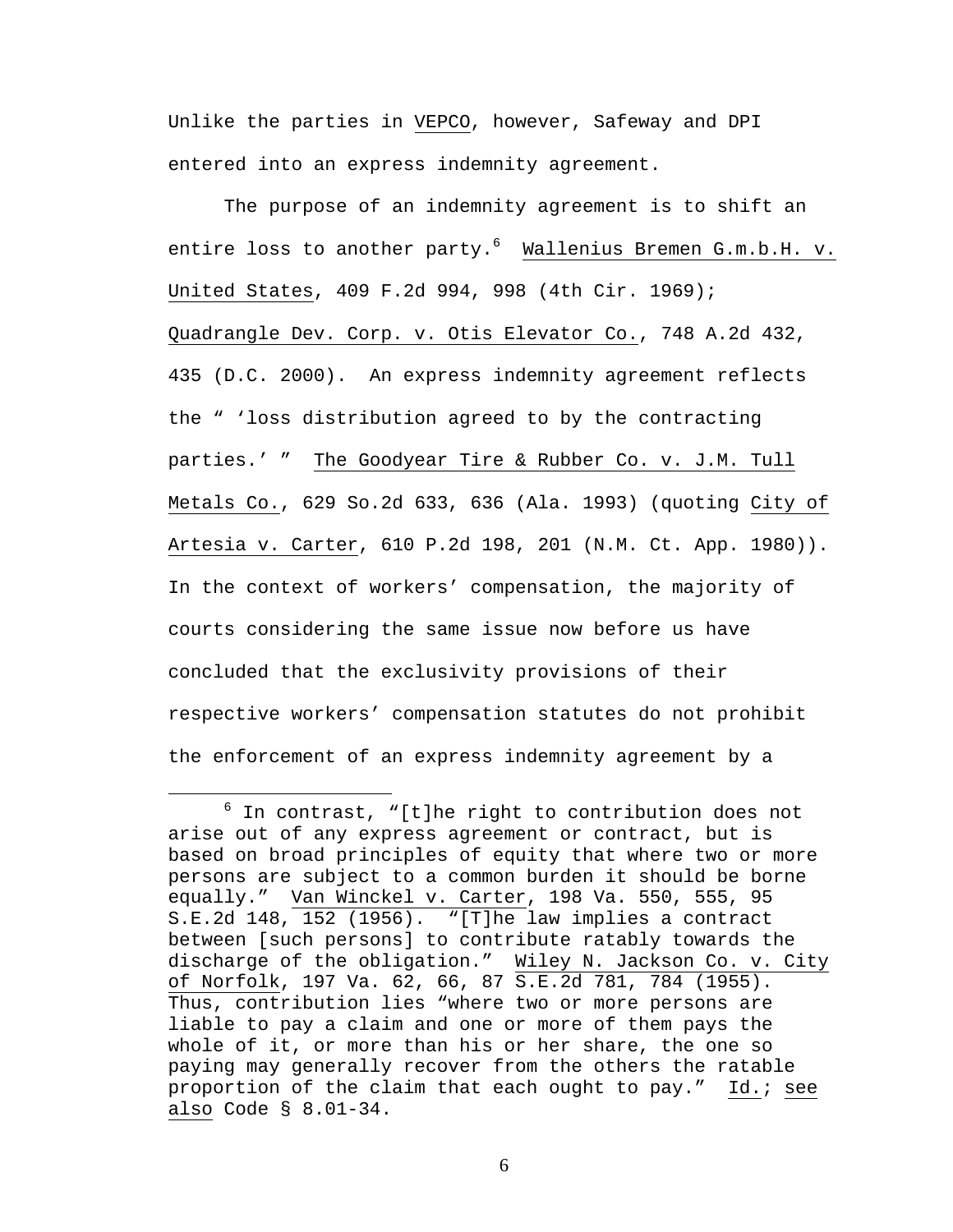third party against an employer. Id. at 635; American Fed. Sav. Bank v. County of Washoe, 802 P.2d 1270, 1274 (Nev. 1990); 7 Arthur Larson & Lex K. Larson, Larson's Workers' Compensation Law  $\S$  121.04 (2004).<sup>7</sup>

[I]t is generally agreed that a third-party action for contract indemnification from the employer is not an action based upon the employee's injury but rather is an action for reimbursement based upon an expressed contractual obligation between the employer and a third-party plaintiff. This obligation is independent of any statutory duty the employer may owe an employee.

Cosentino v. A.F. Lusi Constr. Co., 485 A.2d 105, 108 (R.I. 1984); accord Manson-Osberg Co. v. State, 552 P.2d 654, 659 (Alaska 1976).

Here, DPI specifically contracted to indemnify Safeway for certain types of losses. Enforcing the Agreement between Safeway and DPI is merely enforcing the loss distribution agreed to by them. See City of Artesia, 610 P.2d at 201. That loss distribution does not affect either the payment of workers' compensation to an injured employee or the policy of limiting an employer's liability. Id. If an employer chooses to depart from that policy and relinquish its statutory protection, it may do so. Id.

<sup>7</sup>  $7$  For a compilation of cases holding that the exclusivity provisions of workers' compensation statutes do not prohibit the enforcement of express indemnity agreements between an employer and a third party, see Goodyear Tire, 620 So.2d at 635-36.